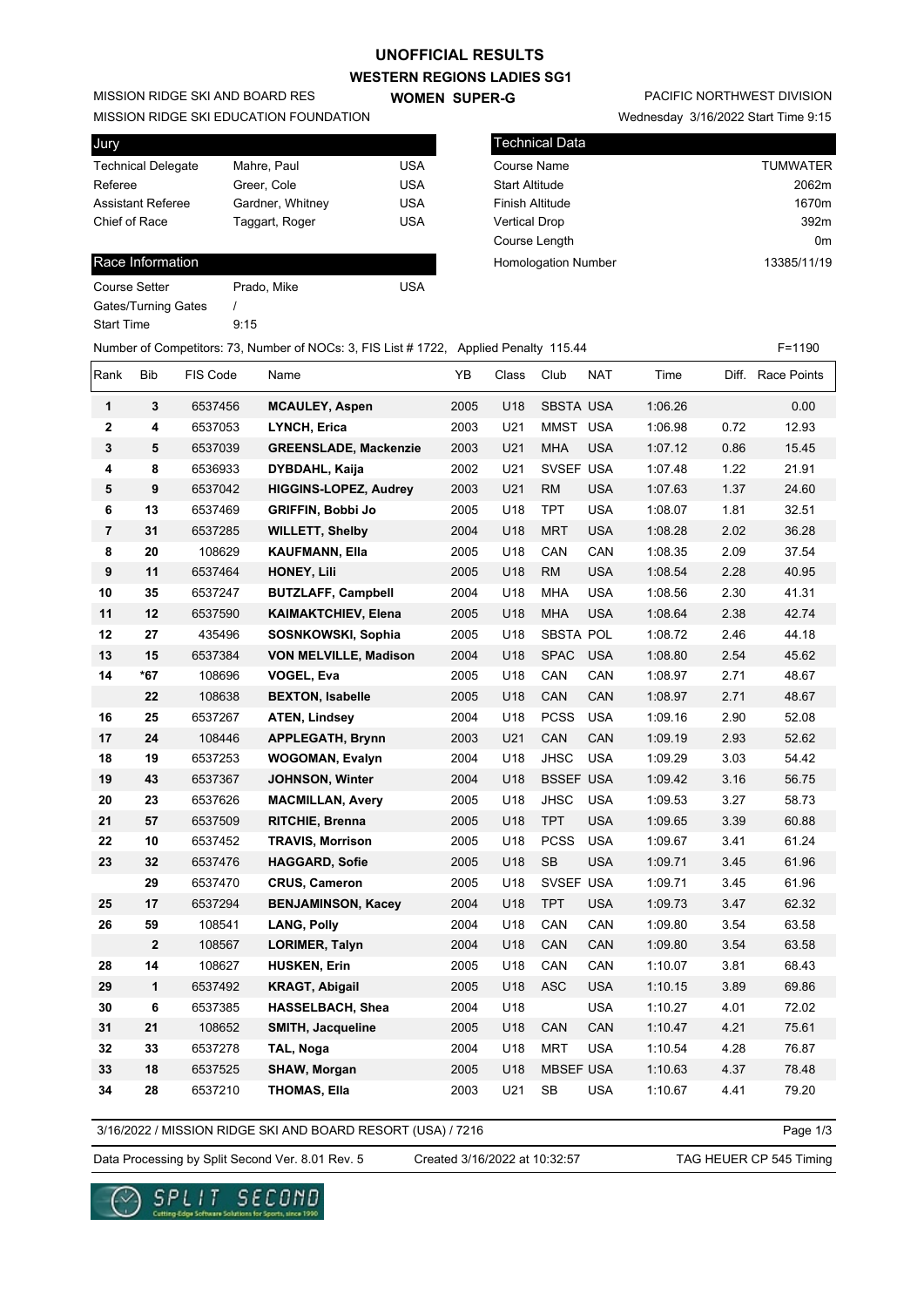## **UNOFFICIAL RESULTS**

MISSION RIDGE SKI EDUCATION FOUNDATION MISSION RIDGE SKI AND BOARD RES

**WESTERN REGIONS LADIES SG1**

**WOMEN SUPER-G** 

Wednesday 3/16/2022 Start Time 9:15 PACIFIC NORTHWEST DIVISION

|    |      |     |      | <b><i>I</i></b> requires and $\frac{1}{2}$ of $\frac{1}{2}$ and $\frac{1}{2}$ and $\frac{1}{2}$ and $\frac{1}{2}$ |
|----|------|-----|------|-------------------------------------------------------------------------------------------------------------------|
| s. | Club | NAT | Time | Diff. Race Points                                                                                                 |

| Rank                                                                    | <b>Bib</b>                                                                                                   | FIS Code                      | Name                       | YB   | Class | Club             | NAT        | Time    |       | Diff. Race Points |
|-------------------------------------------------------------------------|--------------------------------------------------------------------------------------------------------------|-------------------------------|----------------------------|------|-------|------------------|------------|---------|-------|-------------------|
| 35                                                                      | $\overline{7}$                                                                                               | 6537569                       | <b>MANKA, Skylar</b>       | 2005 | U18   | <b>BSSEF USA</b> |            | 1:10.84 | 4.58  | 82.25             |
| 36                                                                      | 46                                                                                                           | 108659                        | <b>HEISZ, Jamie</b>        | 2005 | U18   | CAN              | CAN        | 1:10.89 | 4.63  | 83.15             |
| 37                                                                      | 42                                                                                                           | 6537547                       | <b>GRIES, Alyssa</b>       | 2005 | U18   | ASC              | <b>USA</b> | 1:11.04 | 4.78  | 85.85             |
| 38                                                                      | 49                                                                                                           | 6537127                       | ST. CYR, Franci            | 2003 | U21   | <b>BSSEF USA</b> |            | 1:11.11 | 4.85  | 87.10             |
| 39                                                                      | 55                                                                                                           | 6537529                       | DAVIS, Piper               | 2005 | U18   | <b>MHA</b>       | <b>USA</b> | 1:11.13 | 4.87  | 87.46             |
| 40                                                                      | 26                                                                                                           | 6537300                       | <b>BERGERSON, Anja</b>     | 2004 | U18   | <b>TAS</b>       | <b>USA</b> | 1:11.19 | 4.93  | 88.54             |
| 41                                                                      | 36                                                                                                           | 6537553                       | <b>DIAMOND, Whitney</b>    | 2005 | U18   | <b>SB</b>        | <b>USA</b> | 1:11.23 | 4.97  | 89.26             |
| 42                                                                      | 62                                                                                                           | 6537595                       | <b>VENVERLOH, Grace</b>    | 2005 | U18   | <b>RM</b>        | <b>USA</b> | 1:11.71 | 5.45  | 97.88             |
| 43                                                                      | 48                                                                                                           | 108657                        | <b>COPPING, Katyanna</b>   | 2005 | U18   | CAN              | CAN        | 1:11.82 | 5.56  | 99.86             |
| 44                                                                      | 30                                                                                                           | 6537298                       | FLOOD, Jordan              | 2004 | U18   | <b>SBSTA USA</b> |            | 1:11.85 | 5.59  | 100.39            |
| 45                                                                      | 34                                                                                                           | 108643                        | <b>HOLMES, Ries</b>        | 2005 | U18   | CAN              | CAN        | 1:11.96 | 5.70  | 102.37            |
| 46                                                                      | 39                                                                                                           | 6537618                       | <b>FLIGOR, Laura</b>       | 2005 | U18   | <b>SBSTA USA</b> |            | 1:12.06 | 5.80  | 104.17            |
| 47                                                                      | 68                                                                                                           | 6537491                       | <b>WALDEN, Lillie</b>      | 2005 | U18   | <b>PCSS</b>      | <b>USA</b> | 1:12.09 | 5.83  | 104.70            |
| 48                                                                      | 37                                                                                                           | 6537361                       | <b>GREGORY, Sadie</b>      | 2004 | U18   | SB               | <b>USA</b> | 1:12.51 | 6.25  | 112.25            |
| 49                                                                      | *60                                                                                                          | 6537587                       | <b>FORBES, Coral</b>       | 2005 | U18   | <b>MHA</b>       | <b>USA</b> | 1:12.54 | 6.28  | 112.79            |
| 50                                                                      | 70                                                                                                           | 6537349                       | <b>HARGIS, Shyan</b>       | 2004 | U18   | <b>ASC</b>       | <b>USA</b> | 1:12.75 | 6.49  | 116.56            |
| 51                                                                      | $*61$                                                                                                        | 6537562                       | <b>MCLOUGHLIN, Zuri</b>    | 2005 | U18   | <b>SB</b>        | <b>USA</b> | 1:13.26 | 7.00  | 125.72            |
| 52                                                                      | 40                                                                                                           | 6537563                       | <b>TAYLOR, Savannah</b>    | 2005 | U18   | <b>SSRT</b>      | <b>USA</b> | 1:13.28 | 7.02  | 126.08            |
| 53                                                                      | 45                                                                                                           | 6537234                       | <b>CORDRY, Hailey</b>      | 2004 | U18   | <b>MAC</b>       | <b>USA</b> | 1:13.29 | 7.03  | 126.26            |
| 54                                                                      | 52                                                                                                           | 6537545                       | <b>BROWN, Lili</b>         | 2005 | U18   | <b>BSSEF USA</b> |            | 1:13.53 | 7.27  | 130.57            |
| 55                                                                      | 44                                                                                                           | 6537273                       | <b>HARMAN, Reese</b>       | 2004 | U18   | <b>SB</b>        | <b>USA</b> | 1:13.78 | 7.52  | 135.06            |
| 56                                                                      | 69                                                                                                           | 108644                        | <b>HURST, Chloe</b>        | 2005 | U18   | CAN              | CAN        | 1:14.06 | 7.80  | 140.08            |
| 57                                                                      | 56                                                                                                           | 6537107                       | <b>OSGOOD, Charlotte</b>   | 2003 | U21   | SVSEF USA        |            | 1:14.51 | 8.25  | 148.17            |
| 58                                                                      | *73                                                                                                          | 6537526                       | <b>THOMPSON, Gwendalyn</b> | 2005 | U18   | SRSEF USA        |            | 1:15.54 | 9.28  | 166.66            |
| 59                                                                      | *66                                                                                                          | 6537662                       | DESARIO, Cessa             | 2005 | U18   | MMST USA         |            | 1:15.78 | 9.52  | 170.97            |
| 60                                                                      | 64                                                                                                           | 6537499                       | <b>MENGASON, Hayden</b>    | 2005 | U18   | <b>RM</b>        | <b>USA</b> | 1:15.80 | 9.54  | 171.33            |
| 61                                                                      | 50                                                                                                           | 6537364                       | <b>KRUCKENBERG, Kelsie</b> | 2004 | U18   | <b>SB</b>        | <b>USA</b> | 1:16.13 | 9.87  | 177.26            |
| 62                                                                      | 53                                                                                                           | 6537438                       | <b>BOGATIN, Payton</b>     | 2004 | U18   | <b>MAC</b>       | <b>USA</b> | 1:16.16 | 9.90  | 177.80            |
| 63                                                                      | 71                                                                                                           | 6537621                       | VAP, Morgane               | 2005 | U18   | <b>BSSEF USA</b> |            | 1:18.38 | 12.12 | 217.67            |
| 64                                                                      | 51                                                                                                           | 6537611                       | PHILLIPS, Cecilia          | 2005 | U18   | CMAC             | <b>USA</b> | 1:19.24 | 12.98 | 233.12            |
| 65                                                                      | 58                                                                                                           | 6537643                       | <b>MCGINNIS, Ciara</b>     | 2004 | U18   |                  | <b>USA</b> | 1:19.42 | 13.16 | 236.35            |
| 66                                                                      | 63                                                                                                           | 6537673                       | <b>METZLER, Audrey</b>     | 2005 | U18   | <b>MARS</b>      | <b>USA</b> | 1:19.57 | 13.31 | 239.04            |
| 67                                                                      | *65                                                                                                          | 6537642                       | PORTER, Sophie             | 2005 | U18   | CMAC USA         |            | 1:20.12 | 13.86 | 248.92            |
| 68                                                                      | 72                                                                                                           | 6537301                       | <b>MILLER, Kate</b>        | 2004 | U18   | <b>TAS</b>       | <b>USA</b> | 1:25.71 | 19.45 | 349.31            |
|                                                                         |                                                                                                              | <b>NOT PERMITTED TO START</b> |                            |      |       |                  |            |         |       |                   |
|                                                                         |                                                                                                              |                               |                            |      |       |                  |            |         |       |                   |
|                                                                         |                                                                                                              | DID NOT START: 3 competitors  |                            |      |       |                  |            |         |       |                   |
|                                                                         | 54                                                                                                           | 6537019                       | <b>SLUCKY, Sophia</b>      | 2003 | U21   | <b>TPT</b>       | <b>USA</b> |         |       |                   |
|                                                                         | 47                                                                                                           | 6537343                       | <b>EBERLE, Claire</b>      | 2004 | U18   | <b>TPT</b>       | <b>USA</b> |         |       |                   |
|                                                                         | 38                                                                                                           | 6537121                       | SPILLMAN, Emma             | 2003 | U21   | <b>TPT</b>       | <b>USA</b> |         |       |                   |
|                                                                         |                                                                                                              |                               |                            |      |       |                  |            |         |       |                   |
|                                                                         |                                                                                                              | DID NOT FINISH: 2 competitors |                            |      |       |                  |            |         |       |                   |
|                                                                         | 41                                                                                                           | 108556                        | <b>HARVEY, Marisol</b>     | 2004 | U18   | CAN              | CAN        |         |       |                   |
|                                                                         | 16                                                                                                           | 6537483                       | <b>HUGHES, Meghan</b>      | 2005 | U18   | <b>TPT</b>       | <b>USA</b> |         |       |                   |
|                                                                         |                                                                                                              |                               |                            |      |       |                  |            |         |       |                   |
| 3/16/2022 / MISSION RIDGE SKI AND BOARD RESORT (USA) / 7216<br>Page 2/3 |                                                                                                              |                               |                            |      |       |                  |            |         |       |                   |
|                                                                         | Data Processing by Split Second Ver. 8.01 Rev. 5<br>Created 3/16/2022 at 10:32:57<br>TAG HEUER CP 545 Timing |                               |                            |      |       |                  |            |         |       |                   |